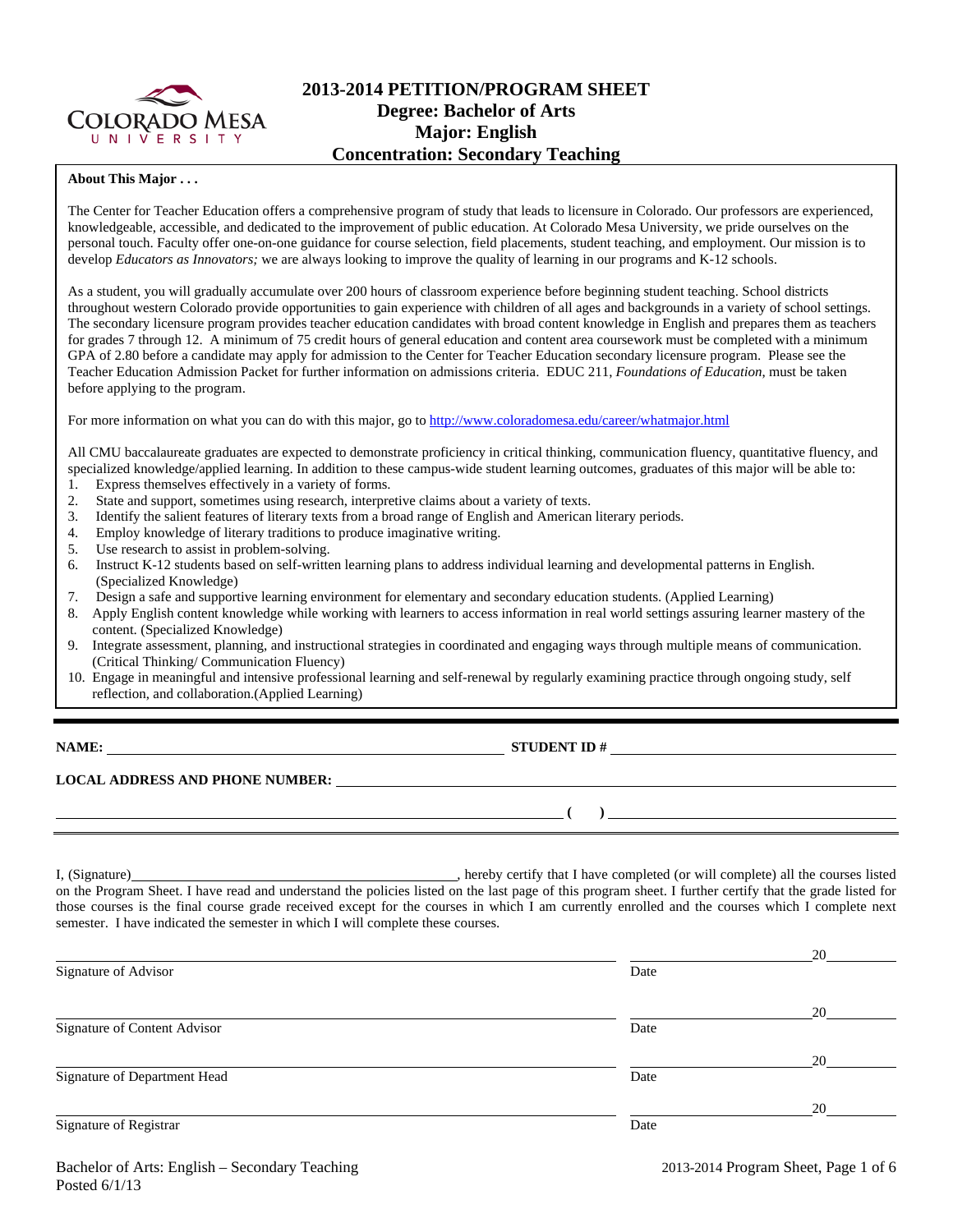#### **Students should work closely with a faculty advisor when selecting and scheduling courses prior to registration.**

Degree Requirements:

- 120 semester hours total (A minimum of 28 taken at CMU in no fewer than two semesters).
- 40 upper division credits (A minimum of 15 taken at the 300-400 course levels within the major at CMU).
- 2.80 cumulative GPA or higher in all CMU coursework
- 2.80 cumulative GPA or higher in coursework toward the major content area
- Pre-collegiate courses (usually numbered below 100) cannot be used for graduation.
- A cumulative grade point average of 2.8 or higher must be maintained for each of 3 areas: content courses, education courses and overall GPA.
- When filling out the program sheet a course can be used only once.
- A student must follow the CMU graduation requirements either from 1) the program sheet for the major in effect at the time the student officially declares a major; or 2) a program sheet for the major approved for a year subsequent to the year during which the student officially declares the major and is approved for the student by the department head. Because a program may have requirements specific to the degree, the student should check with the faculty advisor for additional criteria. It is the student's responsibility to be aware of, and follow, all requirements for the degree being pursued. Any exceptions or substitutions must be approved by the student's faculty advisor and Department Head.
- See the "Undergraduate Graduation Requirements" in the catalog for additional graduation information.
- Students must PASS the PRAXIS II exam in the content area prior to beginning the internship. Also, ALL other coursework toward the degree must be successfully completed prior to the internship.

**GENERAL EDUCATION REQUIREMENTS** (31 semester hours) See the current catalog for a list of courses that fulfill the requirements below. If a course is on the general education list of options and a requirement for your major, you must use it to fulfill the major requirement and make a different selection within the general education requirement. Course No Title Sem.hrs Grade Term/Trns

| <b>English</b> (6 semester hours, must receive a grade of "B" or better and |  |
|-----------------------------------------------------------------------------|--|
| must be completed by the time the student has 60 semester hours.)           |  |
| <b>ENGL 111 English Composition</b>                                         |  |
| <b>ENGL 112 English Composition</b>                                         |  |

**Math:** MATH 110 **or higher** (3 semester hours, must receive a grade of "C" or better, must be completed by the time the student has 60 semester hours.)  $MATH 1$ 

\_\_\_\_\_\_ \_\_\_\_ \_\_\_\_\_\_\_\_\_\_\_\_\_\_\_\_\_\_\_\_\_\_\_\_ \_\_\_\_ \_\_\_\_\_ \_\_\_\_\_\_\_\_

\_\_\_\_\_\_ \_\_\_\_ \_\_\_\_\_\_\_\_\_\_\_\_\_\_\_\_\_\_\_\_\_\_\_\_ \_\_\_\_ \_\_\_\_\_ \_\_\_\_\_\_\_\_

**Humanities:** (3 semester hours)

**Social and Behavioral Sciences:** (6 semester hours) \*PSYC 233 Human Growth & Development 3 \_\_\_\_\_ \_\_\_\_\_\_\_\_

\*Must earn a "B or higher

**Natural Sciences:** (7 semester hours, one course must include a lab) \_\_\_\_\_\_ \_\_\_\_ \_\_\_\_\_\_\_\_\_\_\_\_\_\_\_\_\_\_\_\_\_\_\_\_ \_\_\_\_ \_\_\_\_\_ \_\_\_\_\_\_\_\_

\_\_\_\_\_\_ \_\_\_\_ \_\_\_\_\_\_\_\_\_\_\_\_\_\_\_\_\_\_\_\_\_\_\_\_ \_\_\_\_ \_\_\_\_\_ \_\_\_\_\_\_\_\_  $_{-}$   $_{-}$   $_{-}$   $_{-}$   $_{-}$   $_{-}$   $_{-}$ 

**History:** (3 semester hours) HIST \_\_\_\_ \_\_\_\_\_\_\_\_\_\_\_\_\_\_\_\_\_\_\_\_\_\_\_\_ \_\_\_\_ \_\_\_\_\_ \_\_\_\_\_\_\_\_

| <b>Fine Arts</b> (3 semester hours)                         |
|-------------------------------------------------------------|
|                                                             |
| <b>OTHER LOWER DIVISION REQUIREMENTS (6 semester hours)</b> |
| $\mathbf{Kinomial}_{\mathbf{A}}$ (2 competer hours)         |

|        | $\sum_{i=1}^{n}$                        |  |
|--------|-----------------------------------------|--|
|        | KINE 100 Health and Wellness            |  |
| KINA 1 |                                         |  |
| KINA 1 |                                         |  |
|        | $A$ probabilized $(2$ comparison bound. |  |

Course No Title Sem.hrs Grade Term/Trns

|                            | <b>Applied Studies</b> (3 semester hours) |  |  |
|----------------------------|-------------------------------------------|--|--|
|                            | *SPCH 102 Speechmaking                    |  |  |
| *Must earn a "B" or higher |                                           |  |  |

**FOUNDATION COURSES** (18 semester hours) Two **consecutive** classes in the **same** foreign language. Must receive a grade of "C" or better. FLAS 114 & 115 will **NOT** fulfill this requirement.

| FLA             |                                   |  |  |
|-----------------|-----------------------------------|--|--|
| FLA             |                                   |  |  |
| <b>ENGL 254</b> | Survey of English Literature I 3  |  |  |
| <b>ENGL 255</b> | Survey of English Literature II 3 |  |  |
| <b>ENGL 261</b> | Survey of American Lit I          |  |  |
| <b>ENGL 262</b> | Survey of American Lit II         |  |  |

#### **ENGLISH –SECONDARYEDUCATION CONCENTRATION**

**REQUIREMENTS** (33 semester hours) Must pass all courses with a grade of "C" or higher. All English majors must maintain at least a 3.0 average in their **upper division ENGL** courses.

#### **English Core** (6 semester hours)

| ENGL 421 | Introduction to Literary Theory                                            |   |  |
|----------|----------------------------------------------------------------------------|---|--|
|          | and Criticism                                                              |   |  |
|          | ENGL 494* Seminar in Literature                                            | 3 |  |
|          | *ENGL 494 Seminar in Literature must be taken after 60 semester hours have |   |  |

been accumulated. A student must take the seminar in the junior year.

#### **Secondary Teaching Related Courses** (18 semester hours)

| Intro to Creative Writing |  |
|---------------------------|--|
| Shakespeare               |  |
| Literature for Children & |  |
| <b>Young Adults</b>       |  |
| Structure of the English  |  |
| Language                  |  |
| Composition Theory and    |  |
| Practice                  |  |
| Methods of Teaching Drama |  |
| and Speech                |  |
|                           |  |

**Upper Division Literature** (3 semester hours) Chosen from Electives List on pg 3.

| ENGL                                                                            |  |                         |
|---------------------------------------------------------------------------------|--|-------------------------|
| <b>English Electives</b> (6 semester hours) Choose two courses from the         |  |                         |
| English Electives list on page 3. One course must be upper division.            |  |                         |
| ENGL                                                                            |  |                         |
| ENGL.                                                                           |  |                         |
| <b>Electives</b> (All college level courses appearing on your final transcript, |  |                         |
| not listed above that will bring your total semester hours to 120 hours.        |  |                         |
| 3 semester hours needed)                                                        |  |                         |
| Course No Title                                                                 |  | Sem.hrs Grade Term/Trns |
|                                                                                 |  |                         |
|                                                                                 |  |                         |
|                                                                                 |  |                         |

\_\_\_\_\_\_ \_\_\_\_ \_\_\_\_\_\_\_\_\_\_\_\_\_\_\_\_\_\_\_\_\_\_\_\_ \_\_\_\_ \_\_\_\_\_ \_\_\_\_\_\_\_\_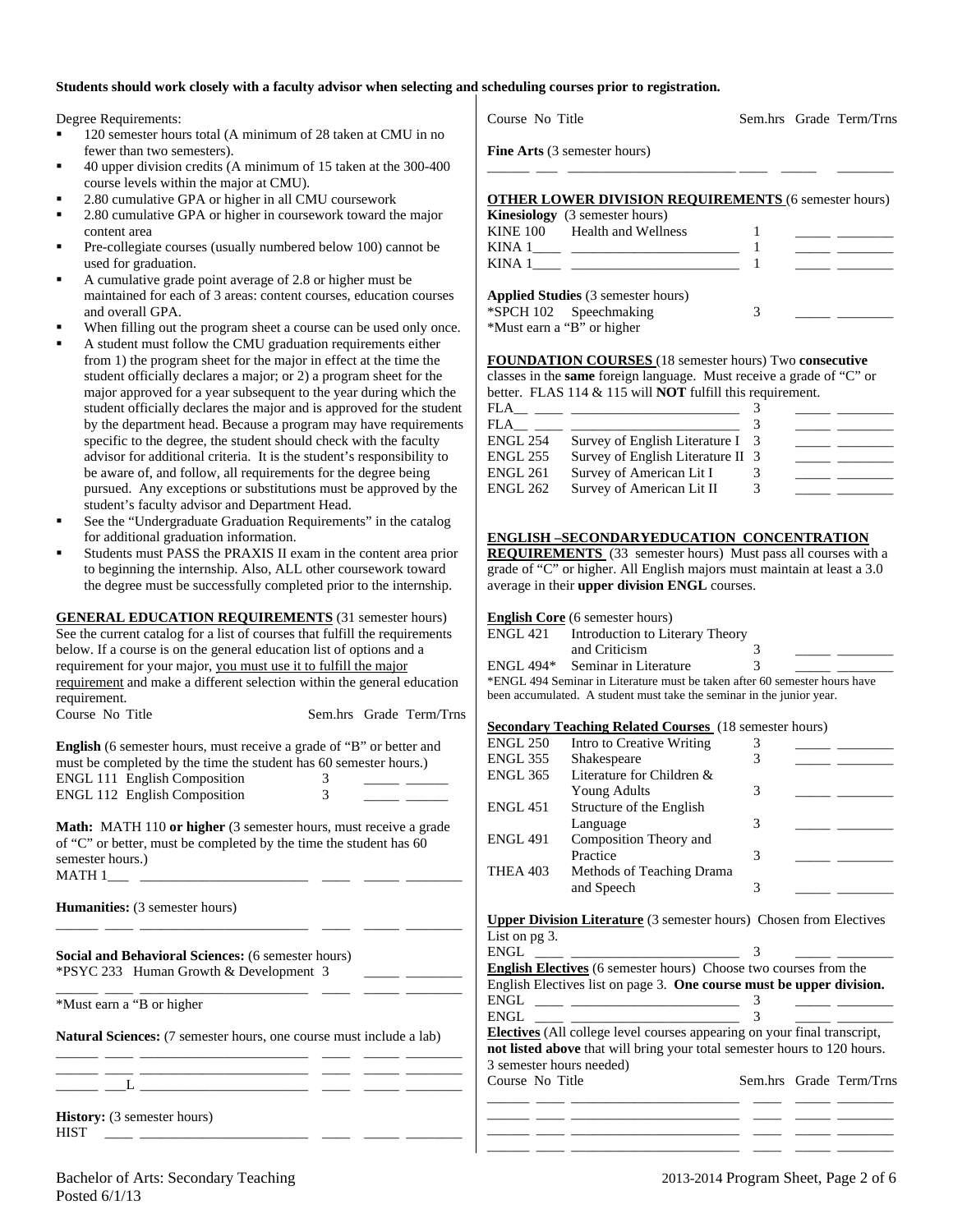#### **Secondary Education Requirements** (29 semester hours)

**\*Prerequisites:** ENGL 111, ENGL 112, SPCH 102, PSYC 233, EDUC 211 (all with a grade of B or better) and formal acceptance to the Teacher Education Program

| Course No Title     |                                         |                             | Sem.hrs Grade Term/Trns |                            |
|---------------------|-----------------------------------------|-----------------------------|-------------------------|----------------------------|
| EDUC <sub>211</sub> | <b>Foundations of Education</b>         | $\mathcal{D}_{\mathcal{L}}$ |                         | 20 Field Experience Hours  |
| $EDUC 342*$         | Pedagogy & Assessment:                  |                             |                         |                            |
|                     | Secondary/K-12                          | 3                           |                         | 20 Field Experience Hours  |
| $EDUC 343*$         | Teaching to Diversity                   | 3                           |                         | 20 Field Experience Hours  |
| EDUC <sub>442</sub> | Integrating Literacy Across the         |                             |                         |                            |
|                     | Curriculum                              | 4                           |                         | Field Experience Hours     |
| <b>EDUC 497</b>     | Content Methodology                     |                             |                         |                            |
|                     | Practicum                               | 3                           |                         | 80 Field Experience Hours  |
|                     | EDUC 497A Methods of Teaching Secondary |                             |                         |                            |
|                     | English**                               | 2                           |                         |                            |
|                     | EDUC 499G Teaching Internship and       |                             |                         |                            |
|                     | Colloquium                              | 12                          |                         | 600 Field Experience Hours |

All EDUC prefix courses listed above must be completed with a grade of B or better to progress through the program sequence. Students must PASS the PRAXIS II exam in the content area prior to commencing the internship. Also, ALL other coursework toward the degree must be successfully completed prior to the internship.

\*\*This course is only offered in the fall semester. It may be taken with either the 300-level or 400-level EDUC courses but must be taken before the student teaching semester.

#### **UPPER DIVISION LITERATURE ELECTIVES**

ENGL 301 Classical Greek and Latin Literature (3) ENGL 311 English Medieval Literature (3) ENGL 313 English Renaissance Literature (3) ENGL 314 American Literature to 1830 (3) ENGL 315 American Literature 1830-1870 (3) ENGL 316 American Literature 1870-1900 (3) ENGL 330 Women in World Thought and Literature (3) ENGL 370 Major Author (3)

#### **ENGLISH ELECTIVES** (6 Semester Hours) Select from:

**One class must be upper division**  ENGL 131 Western World Literature I (3) ENGL 132 Western World Literature II (3) ENGL 150 Introduction to Literature (3) ENGL 222 Mythology (3) ENGL 240 Children's Literature (3) ENGL 301 Classical Literature (3) ENGL 311 English Medieval Literature (3) ENGL 313 English Renaissance Literature (3) ENGL 314 American Literature to 1830 (3) ENGL 315 American Literature 1830-1870 (3) ENGL 316 American Literature 1870-1900 (3) ENGL 330 Women in World Thought and Literature (3) ENGL 335 The Bible as Literature (3) ENGL 343 Language and Literacy (3) ENGL 380 Creative Writing: Nonfiction (3) ENGL 381 Creative Writing: Fiction (3) ENGL 382 Creative Writing: Crafting Fiction (3) ENGL 383 Creative Writing: Poetry (3) ENGL 384 Art of the Essay (3) ENGL 385 Technical Writing (3)

ENGL 435 American Literature 1900-1945 (3) ENGL 436 American Literature 1945-Present (3) ENGL 438 Ethnic Experiences in U.S. Literature (3) ENGL 440 History of the English Language (3) ENGL 470 18th Century British Literature (3) ENGL 471 British Romanticism (3) ENGL 475 Victorian Literature (3) ENGL 478 20th Century British Literature (3)

ENGL 386 Roots of Modern Rhetoric (3) ENGL 387 Literary Editing and Publishing (3) ENGL 388 Creative Writing: Crafting Poetry (3) ENGL 390 Introduction to Film Studies (3) ENGL 395 Independent Study (1-3) ENGL 396 Topics (1-3) ENGL 415 American Folklore (3) ENGL 423 Genre Studies (3) ENGL 435 American Literature 1900-1945 (3) ENGL 436 American Literature 1945 to the Present(3) ENGL 440 History of the English Language ENGL 438 Ethnic Experience in U.S. Literature (3) ENGL 470  $18<sup>th</sup>$  Century British Literature (3) ENGL 471 British Romanticism (3) ENGL 475 Victorian Literature (3) ENGL 478  $20<sup>th</sup>$  Century British Literature (3) ENGL 495 Independent Study (1-3) ENGL 496 Topics (1-3)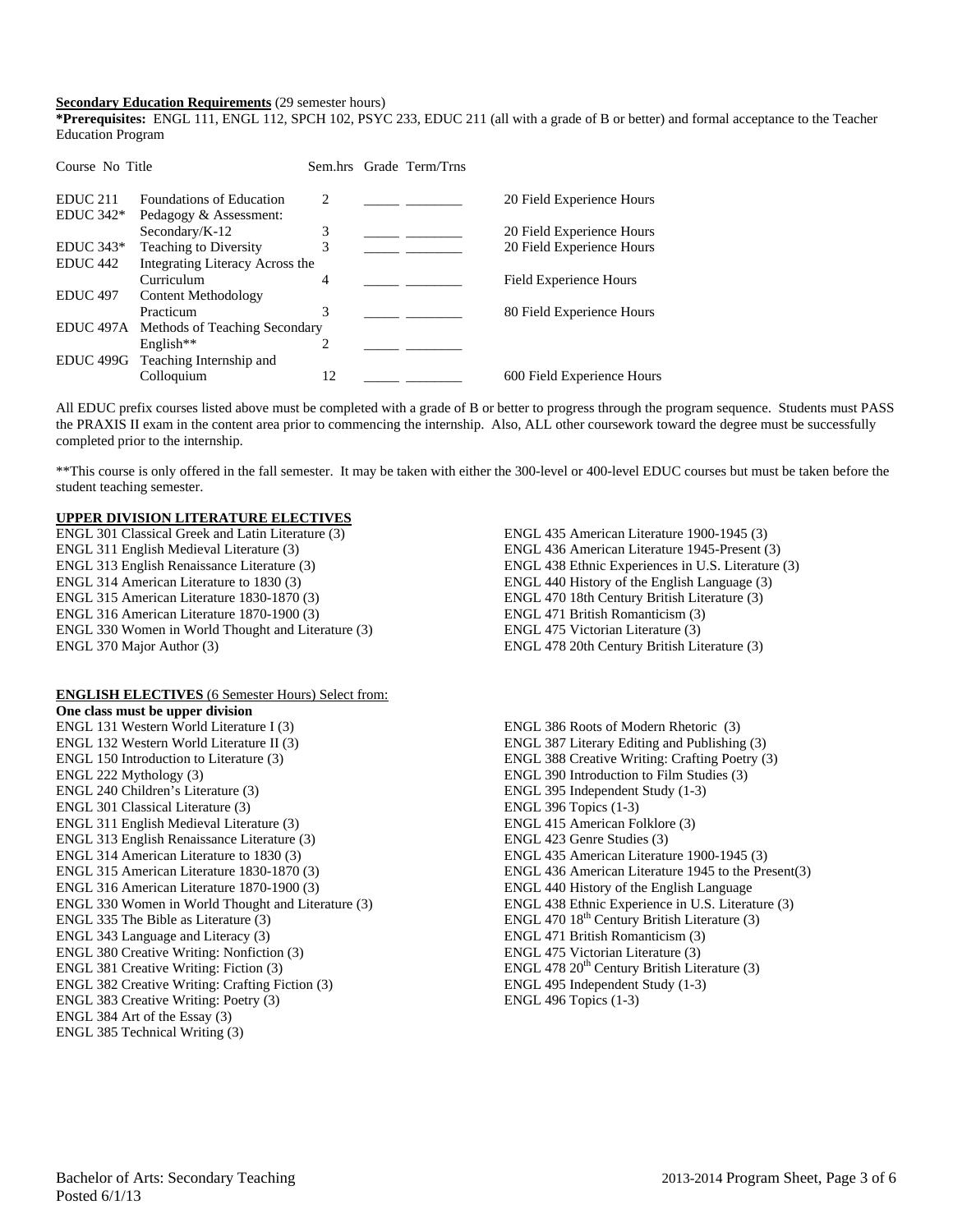# **SUGGESTED COURSE SEQUENCING FOR A MAJOR IN ENGLISH – LEADING TO SECONDARY TEACHER LICENSURE For Spring Interns**

This is a recommended sequence of course work. Certain courses may have prerequisites and/or are only offered during the Fall or Spring semesters. It is the student's responsibility to meet with the assigned advisor and check the 2 year course matrix on the Colorado Mesa website for course availability.

## **FRESHMAN YEAR**

| <b>Fall Semester:</b>                 | <b>Hours</b> | <b>Spring Semester:</b>           | <b>Hours</b> |
|---------------------------------------|--------------|-----------------------------------|--------------|
| ENGL 111 English Comp.                |              | ENGL 112 English Comp.            |              |
| $MATH$ <sub>(110</sub> or higher)     |              | <b>ENGL 250 Creative Writing</b>  |              |
| Foreign Language Requirement          |              | Foreign Language Requirement      |              |
| PSYC 233 Human Growth and Development | 3            | Fine Arts General Ed.             |              |
| History General Ed.                   |              | Natural Sciences General Ed.      |              |
| KINE 100 Health and Wellness          |              | Natural Sciences General Ed. Lab. |              |
|                                       | 16           |                                   |              |

## **SOPHOMORE YEAR**

| <b>Fall Semester:</b>                  | <b>Hours</b> | <b>Spring Semester:</b>                | <b>Hours</b> |
|----------------------------------------|--------------|----------------------------------------|--------------|
| <b>ENGL 261 American Literature</b>    |              | <b>ENGL 262 American Literature</b>    |              |
| ENGL 254 English Literature            |              | ENGL 255 English Literature            |              |
| Social/Behavioral Sciences General Ed. |              | <b>ENGL 365 Adolescent Literature</b>  |              |
| Humanities General Ed.                 |              | <b>Upper Division English Elective</b> |              |
| SPCH 102 Speechmaking                  |              | Natural Sciences General Ed.           |              |
| <b>KINA Activity</b>                   |              | <b>KINA</b> Activity                   |              |
|                                        | 16           |                                        |              |

## **JUNIOR YEAR**

| <b>Fall Semester:</b>                      | <b>Hours</b> | <b>Spring Semester:</b>                       | <b>Hours</b> |
|--------------------------------------------|--------------|-----------------------------------------------|--------------|
| <b>ENGL 355 Shakespeare</b>                |              | EDUC 342 Ped/Assess Knowledge for Teachers    |              |
| ENGL 451 Structure of the English Language |              | EDUC 343 Teaching to Diversity                |              |
| English Elective (upper or lower division) |              | ENGL 421 Intro to Literary Theory & Criticism |              |
| <b>Upper Division Literature Elective</b>  |              | ENGL 491 Comp. Theory and Practice            |              |
| Elective or Minor                          |              | <b>ENGL 494 Seminar in Literature</b>         |              |
| *EDUC 211 Foundations of Education         |              |                                               |              |
|                                            |              |                                               |              |

\*Must be taken prior to acceptance into the Center for Teacher Education. Offered in summer, fall and spring semesters. Recommendation: all English coursework be completed by end of Junior Year.

## **SENIOR YEAR**

| <b>Fall Semester:</b>                               | <b>Hours</b>   | <b>Spring Semester:</b>                  | <b>Hours</b> |
|-----------------------------------------------------|----------------|------------------------------------------|--------------|
| THEA 403 Teaching of Speech and Drama               |                | EDUC 499 Teaching Internship (Secondary) | <u>12</u>    |
| EDUC 442 Integrating Literacy Across the Curriculum | $\overline{4}$ |                                          |              |
| <b>EDUC</b> 497 Content Methodology Practicum       |                |                                          |              |
| *EDUC 497A Methods of Teaching Secondary English 2  |                |                                          |              |
|                                                     |                |                                          |              |
| *Only offered in Fall                               |                |                                          |              |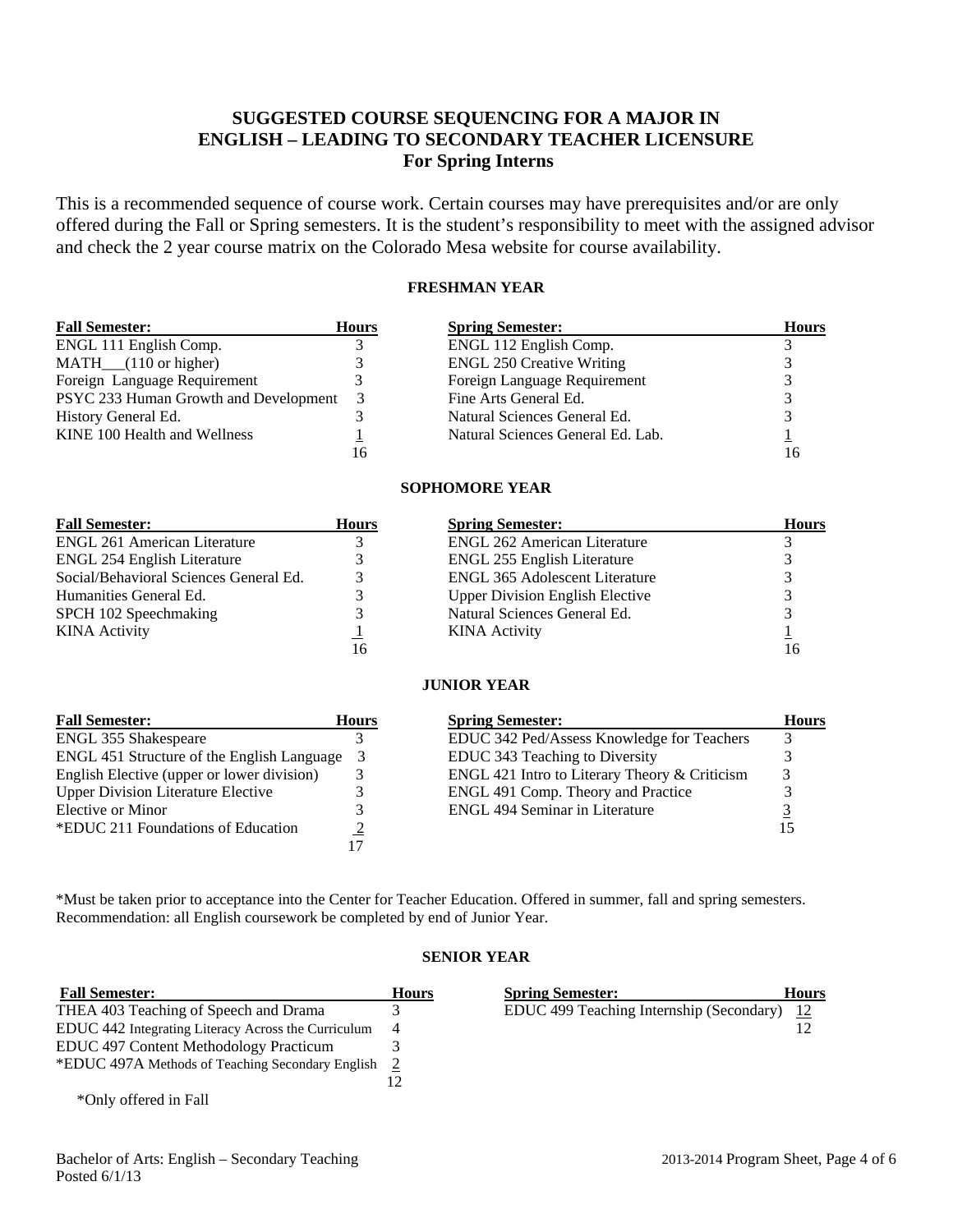# **SUGGESTED COURSE SEQUENCING FOR A MAJOR IN ENGLISH – LEADING TO SECONDARY TEACHER LICENSURE For Fall Interns**

This is a recommended sequence of course work. Certain courses may have prerequisites and/or are only offered during the Fall or Spring semesters. It is the student's responsibility to meet with the assigned advisor and check the 2 year course matrix on the Colorado Mesa website for course availability.

# **FRESHMAN YEAR**

| <b>Spring Semester:</b>               | <b>Hours</b> | <b>Fall Semester:</b>               | <b>Hours</b> |
|---------------------------------------|--------------|-------------------------------------|--------------|
| ENGL 111 English Comp.                |              | ENGL 112 English Comp.              |              |
| $MATH$ <sub>(110</sub> or higher)     |              | <b>ENGL 250 Creative Writing</b>    |              |
| FLA___ Foreign Language Requirement   |              | FLA___ Foreign Language Requirement |              |
| PSYC 233 Human Growth and Development | -3           | Fine Arts General Ed.               |              |
| History General Ed.                   |              | Natural Sciences General Ed.        |              |
| KINE 100 Health and Wellness          |              | Natural Sciences General Ed. Lab.   |              |
|                                       | 16           |                                     |              |

## **SOPHOMORE YEAR**

| <b>Spring Semester:</b>                | <b>Hours</b> | <b>Fall Semester:</b>                  | <b>Hours</b> |
|----------------------------------------|--------------|----------------------------------------|--------------|
| <b>ENGL 261 American Literature</b>    |              | <b>ENGL 262 American Literature</b>    |              |
| ENGL 254 English Literature            |              | ENGL 255 English Literature            |              |
| Social/Behavioral Sciences General Ed. |              | <b>ENGL 365 Adolescent Literature</b>  |              |
| Humanities General Ed.                 |              | <b>Upper Division English Elective</b> |              |
| SPCH 102 Speechmaking                  |              | Natural Sciences General Ed.           |              |
| <b>KINA</b> Activity                   |              | <b>KINA</b> Activity                   |              |
|                                        | 16           |                                        |              |

## **JUNIOR YEAR**

| <b>Spring Semester:</b>                       | <b>Hours</b> | <b>Fall Semester:</b>                           | <b>Hours</b> |
|-----------------------------------------------|--------------|-------------------------------------------------|--------------|
| <b>ENGL 355 Shakespeare</b>                   |              | EDUC 342 Ped/Assess Knowledge for Teachers      |              |
| <b>ENGL 421 History of Literary Criticism</b> |              | EDUC 343 Teaching to Diversity                  |              |
| English Elective (upper or lower division)    |              | ENGL 451 Structure of the English Language      |              |
| <b>Upper Division Literature Elective</b>     |              | EDUC 497A Methods of Teaching Secondary English |              |
| Elective or Minor                             |              | THEA 403 Teaching of Speech and Drama           |              |
| *EDUC 211 Foundations of Education            |              |                                                 |              |
|                                               |              |                                                 |              |

\*Must be taken prior to acceptance into the Center for Teacher Education. Offered in summer, fall and spring semesters. Recommendation: all English coursework be completed by end of Junior Year.

# **SENIOR YEAR**

| <b>Spring Semester:</b>                             | <b>Hours</b> | <b>Fall Semester:</b>                       | <b>Hours</b> |
|-----------------------------------------------------|--------------|---------------------------------------------|--------------|
| ENGL 491 Comp. Theory and Practice                  |              | EDUC 499 Teaching Internship (Secondary) 12 |              |
| EDUC 442 Integrating Literacy Across the Curriculum |              |                                             |              |
| EDUC 497 Content Methodology Practicum              |              |                                             |              |
| <b>ENGL 494 Seminar in Literature</b>               |              |                                             |              |
|                                                     |              |                                             |              |

## **\*\*All EDUC prefix courses listed above must be completed with a grade of B or better to progress through the program sequence.**